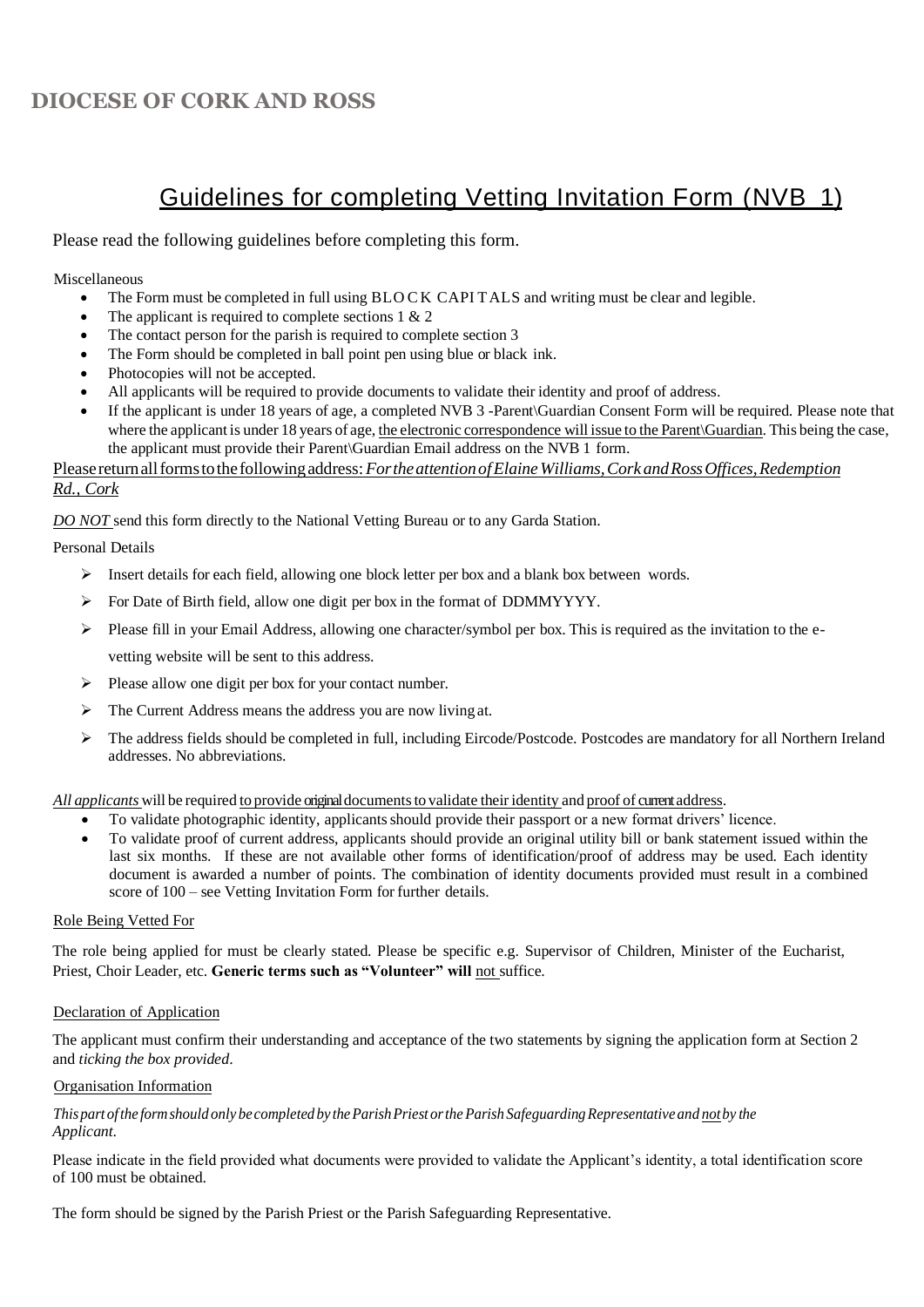Your Ref:

Diocese of Cork & Ross, Cork And Ross Offices, Redemption Rd., Co Cork

# Form NVB 1 Vetting Invitation

Under Sec 26(b) of the National Vetting Bureau (Children and Vulnerable Persons) Acts 2012 to 2016, it is an offence to make a false statement for the purpose of obtaining a vetting disclosure.

#### **Personal Information Section 1**

p

| Forename(s):                                    |         |   |   |              |   |   |   |   |   |  |  |  |  |  |  |  |  |
|-------------------------------------------------|---------|---|---|--------------|---|---|---|---|---|--|--|--|--|--|--|--|--|
| <b>Middle Name:</b>                             |         |   |   |              |   |   |   |   |   |  |  |  |  |  |  |  |  |
| Surname:                                        |         |   |   |              |   |   |   |   |   |  |  |  |  |  |  |  |  |
| Date Of Birth:                                  |         | D | D | $\mathbf{M}$ | M | Y | Y | V | V |  |  |  |  |  |  |  |  |
| <b>Email Address:</b><br><b>Contact Number:</b> |         |   |   |              |   |   |   |   |   |  |  |  |  |  |  |  |  |
|                                                 |         |   |   |              |   |   |   |   |   |  |  |  |  |  |  |  |  |
| <b>Role Being Vetted For:</b>                   |         |   |   |              |   |   |   |   |   |  |  |  |  |  |  |  |  |
| Name of Parish                                  |         |   |   |              |   |   |   |   |   |  |  |  |  |  |  |  |  |
|                                                 |         |   |   |              |   |   |   |   |   |  |  |  |  |  |  |  |  |
| <b>Current</b><br>Home                          | Line 1: |   |   |              |   |   |   |   |   |  |  |  |  |  |  |  |  |
| <b>Address</b>                                  | Line 2: |   |   |              |   |   |   |   |   |  |  |  |  |  |  |  |  |
|                                                 | Line 3: |   |   |              |   |   |   |   |   |  |  |  |  |  |  |  |  |
|                                                 | Line 4: |   |   |              |   |   |   |   |   |  |  |  |  |  |  |  |  |
|                                                 | Line 5: |   |   |              |   |   |   |   |   |  |  |  |  |  |  |  |  |
| Eircode/Postcode:                               |         |   |   |              |   |   |   |   |   |  |  |  |  |  |  |  |  |

### **Section 2 Additional Information**

Name of Organisation:

Diocese of Cork and Ross

I have provided documentation to validate my identity as required *and* I consent to the making of this application and to the disclosure of information by the National Vetting Bureau to the Liaison Person pursuant to Section 13(4)(e) National Vetting Bureau (Children and Vulnerable Persons) Acts 2012to2016. Please Tick Box

Applicant's Signature:

| . . |  | Л |  |  |  |  |  |
|-----|--|---|--|--|--|--|--|
|-----|--|---|--|--|--|--|--|

Note: Please return this form to Elaine Williams, Cork and Ross Offices, Redemption Rd., Cork. An invitation to the e-vetting **website will then be sent to your** Email address.